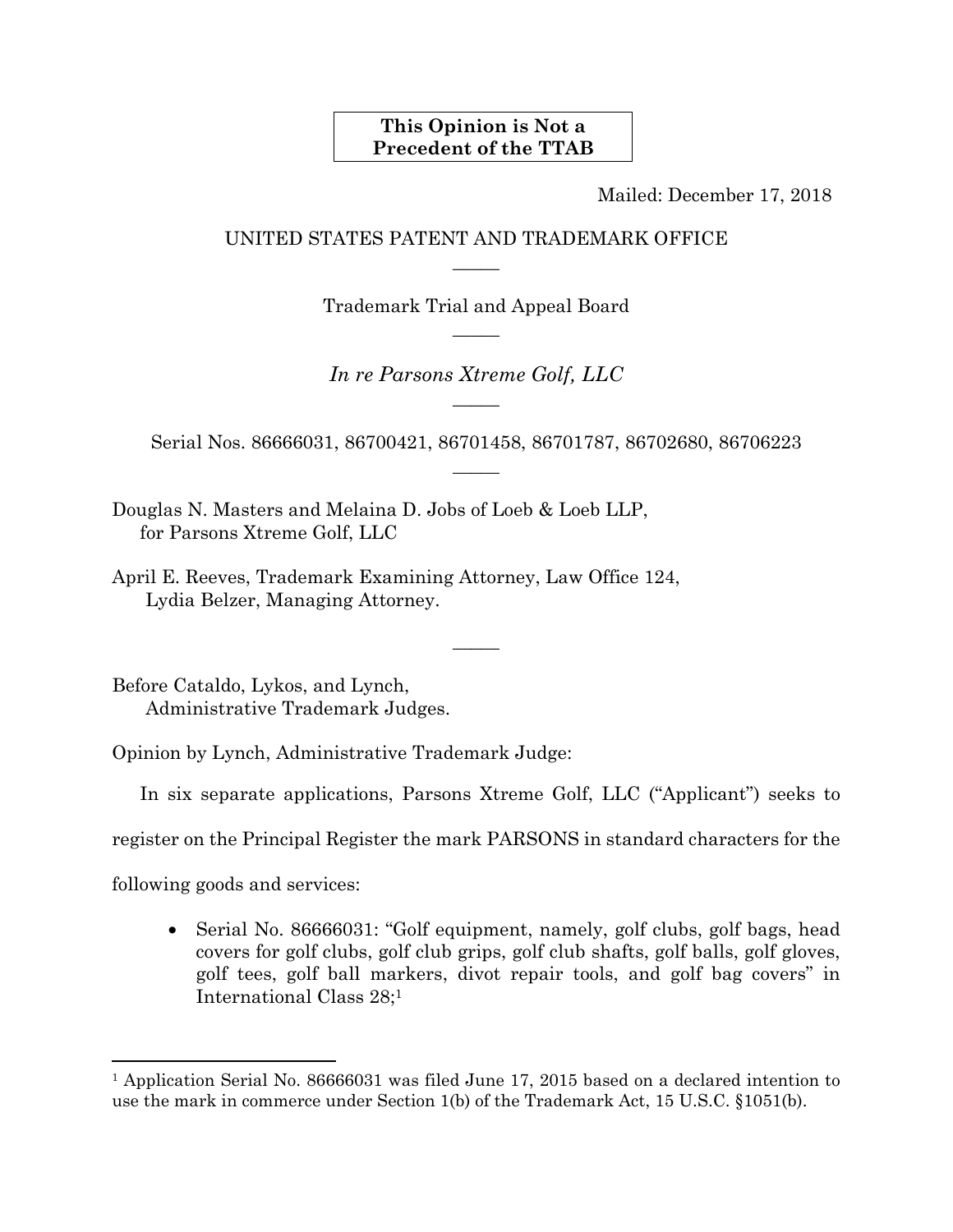- Serial No. 86700421: "Financial sponsorship of golf tournaments and golf professionals participating in golf tournaments" in International Class 36;2
- Serial No. 86701458: "Drinking glasses; Mugs; Plastic water bottles sold empty; Sports bottles sold empty; Waste paper baskets; Water bottles sold empty" in International Class 21:<sup>3</sup>
- Serial No. 86701787: "Maintenance and/or repair of golf equipment, namely, golf clubs; Providing information related to the installation, maintenance and repair of golf equipment, namely, golf clubs" in International Class 37;4
- Serial No. 86702680: "Hand tools, namely wrenches" in International Class 8;5 and
- Serial No. 86706223: "License plate frames; Sun blinds adapted for automobiles; Sun shields and visors for motor cars" in International Class 12.6

The Board previously consolidated the six cases on appeal.7 Some of the cases had been reassigned so that the same Examining Attorney would handle all six cases, and the Board granted the Examining Attorney's request for a remand "to provide additional evidence and ensure consistency of the consolidated record."8 In each case, the Examining Attorney has finally refused registration on the ground that the

 $\overline{a}$ 2 Application Serial No. 86700421 was filed July 21, 2015 based on a declared intention to use the mark in commerce under Section 1(b) of the Trademark Act, 15 U.S.C. §1051(b).

<sup>3</sup> Application Serial No. 86701458 was filed July 22, 2015 based on a declared intention to use the mark in commerce under Section 1(b) of the Trademark Act, 15 U.S.C. §1051(b).

<sup>4</sup> Application Serial No. 86701787 was filed July 22, 2015 based on a declared intention to use the mark in commerce under Section 1(b) of the Trademark Act, 15 U.S.C. §1051(b).

<sup>5</sup> Application Serial No. 86702680 was filed July 23, 2015 based on a declared intention to use the mark in commerce under Section 1(b) of the Trademark Act, 15 U.S.C. §1051(b).

<sup>6</sup> Application Serial No. 86706223 was filed July 27, 2015 based on a declared intention to use the mark in commerce under Section 1(b) of the Trademark Act, 15 U.S.C. §1051(b).

<sup>7 10</sup> TTABVUE 2. Citations are to the TTABVUE and TSDR records for the parent case, Serial No. 86666031.

<sup>8 9</sup> TTABVUE 3 (Examining Attorney's Motion for Remand); 10 TTABVUE 2 (Board order).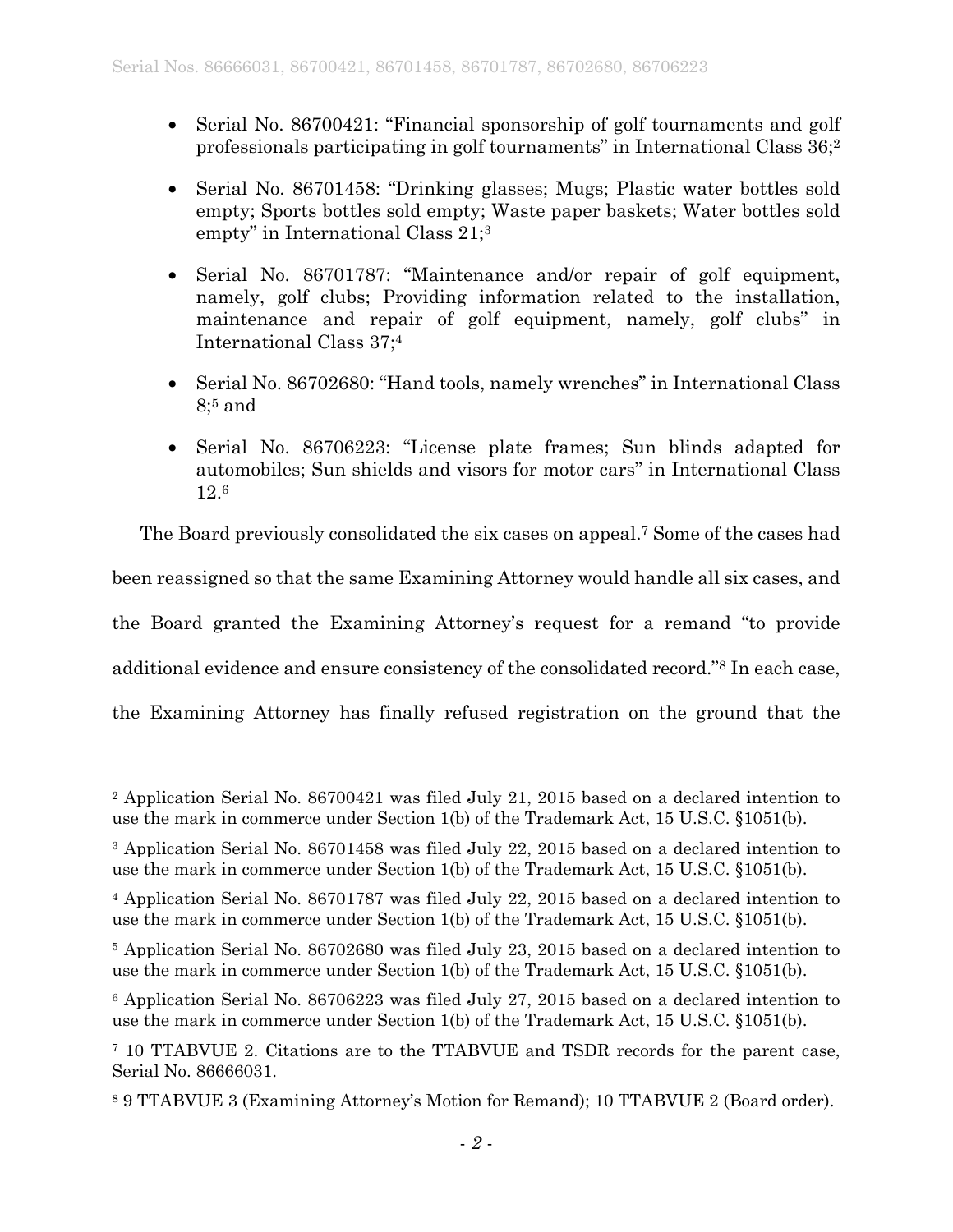proposed mark is primarily merely a surname under Section 2(e)(4), 15 U.S.C.  $§ 1052(e)(4).$ 

Under that section of the Trademark Act, "No trademark by which the goods of the applicant may be distinguished from the goods [or services] of others shall be refused registration on the principal register on account of its nature unless it … (e) Consists of a mark which… (4) is primarily merely a surname ...." *Id*. A term is primarily merely a surname if, as viewed in relation to the goods or services for which registration is sought, its primary significance to the purchasing public is that of a surname. *Earnhardt v. Kerry Earnhardt, Inc.*, 864 F.3d 1374, 123 USPQ2d 1411, 1413 (Fed. Cir. 2017); *In re Beds & Bars Ltd.*, 122 USPQ2d 1546, 1548 (TTAB 2017) (citing *In re Etablissements Darty et Fils*, 759 F.2d 15, 225 USPQ 652, 653 (Fed. Cir. 1985)).

Whether the primary significance of a term is merely that of a surname is a question of fact that must be resolved on a case-by-case basis, considering the record as a whole. *In re Olin Corp.*, 124 USPQ2d 1327, 1330 (TTAB 2017); *Azeka Bldg. Corp. v. Azeka*, 122 USPQ2d 1477, 1480 (TTAB 2017). Probative considerations include: the extent to which the term is exposed to the public as a surname; whether the term is the surname of anyone connected with the applicant; whether there is contextual use related to surname significance; whether the term has any recognized meaning other than as a surname; and whether the term has the structure and pronunciation of a surname. *Olin Corp.*, 124 USPQ2d at 1330; *Beds & Bars*, 122 USPQ2d at 1548. "These considerations are not exclusive, and any of these circumstances singly or in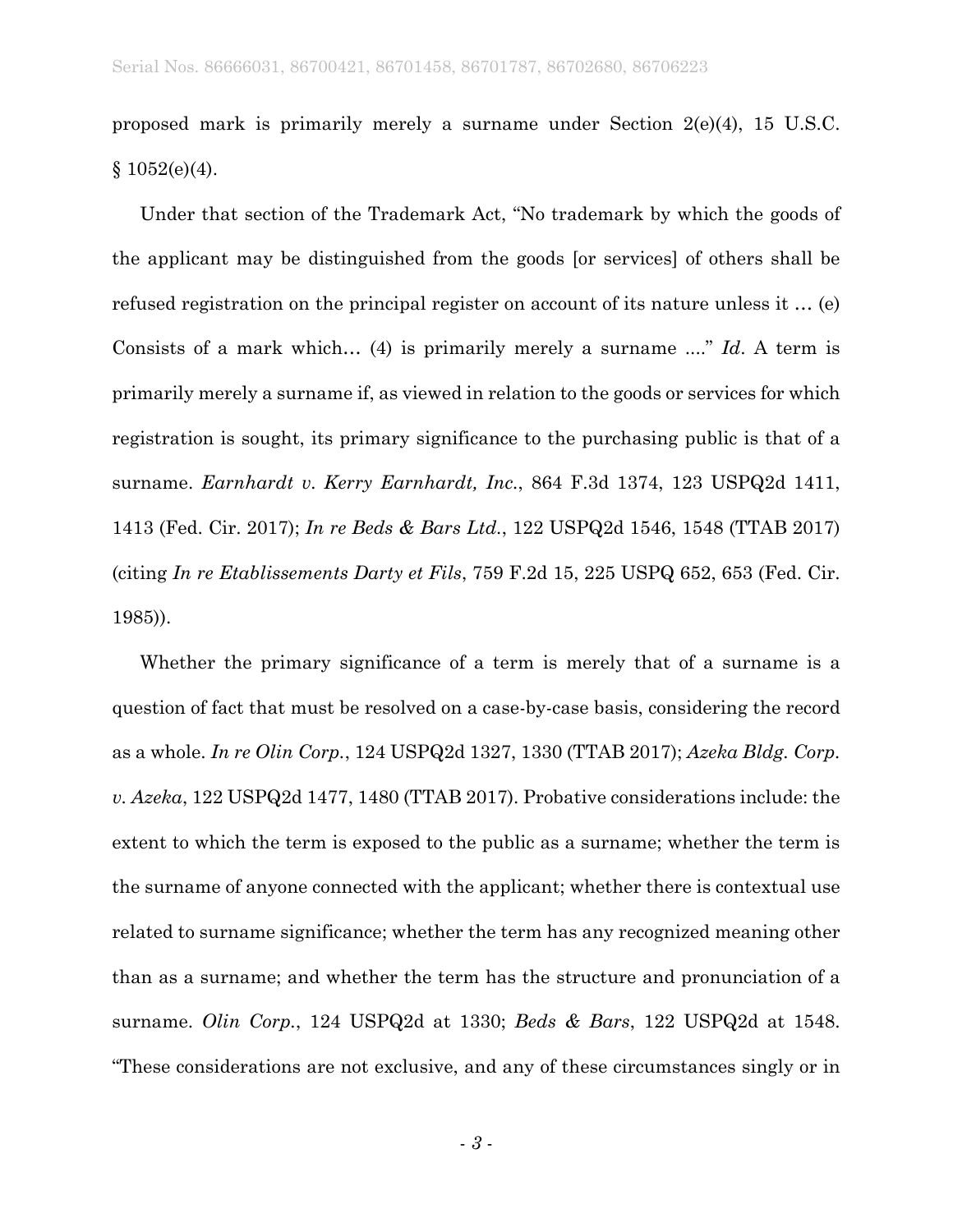combination and any other relevant facts may shape the analysis in a particular case." *Olin Corp.*, 124 USPQ2d at 1330.

A. PARSONS Is Not a Rare Surname

We first consider the frequency of, and public exposure to, the term PARSONS as a surname. *See Darty*, 225 USPQ at 653. Even a rare surname may be held primarily merely a surname if its primary significance to purchasers is that of a surname. "The relevant question is not simply how frequently a surname appears, however, but whether the purchasing public for Applicant's services [and goods] is more likely to perceive Applicant's proposed mark as a surname rather than as anything else." *Beds* 

*& Bars, Ltd.*, 122 USPQ2d at 1551.

Relevant evidence introduced by the Examining Attorney includes the following:

- A LexisNexis public records search for the surname PARSONS that returned 106,689 results. The first 500 results were made of record and include addresses that span the U.S.9
- Results of a search of 411.com finding 91,946 exact matches for PARSONS.10
- Whitepages.com reports that 76,915 people in the U.S. have the last name PARSONS.11
- Articles from major U.S. newspapers and media outlets referring to people with the surname PARSONS, including USA Today, The New York Times, The Dallas Morning News, The Chicago Tribune,12 The Los Angeles Times, The Detroit Free Press, The Oregonian, The Boston Globe, The Buffalo News, The Cincinnati Enquirer, The Indianapolis Star, The Sun-Sentinel, The Hartford Courant, Newsday, The Plain

<sup>9</sup> May 5, 2017 Office Action at 6-26.

<sup>10</sup> *Id.* at 44.

<sup>11</sup> *Id.* at 66.

<sup>12</sup> *Id.* at 29, 32, 35-36.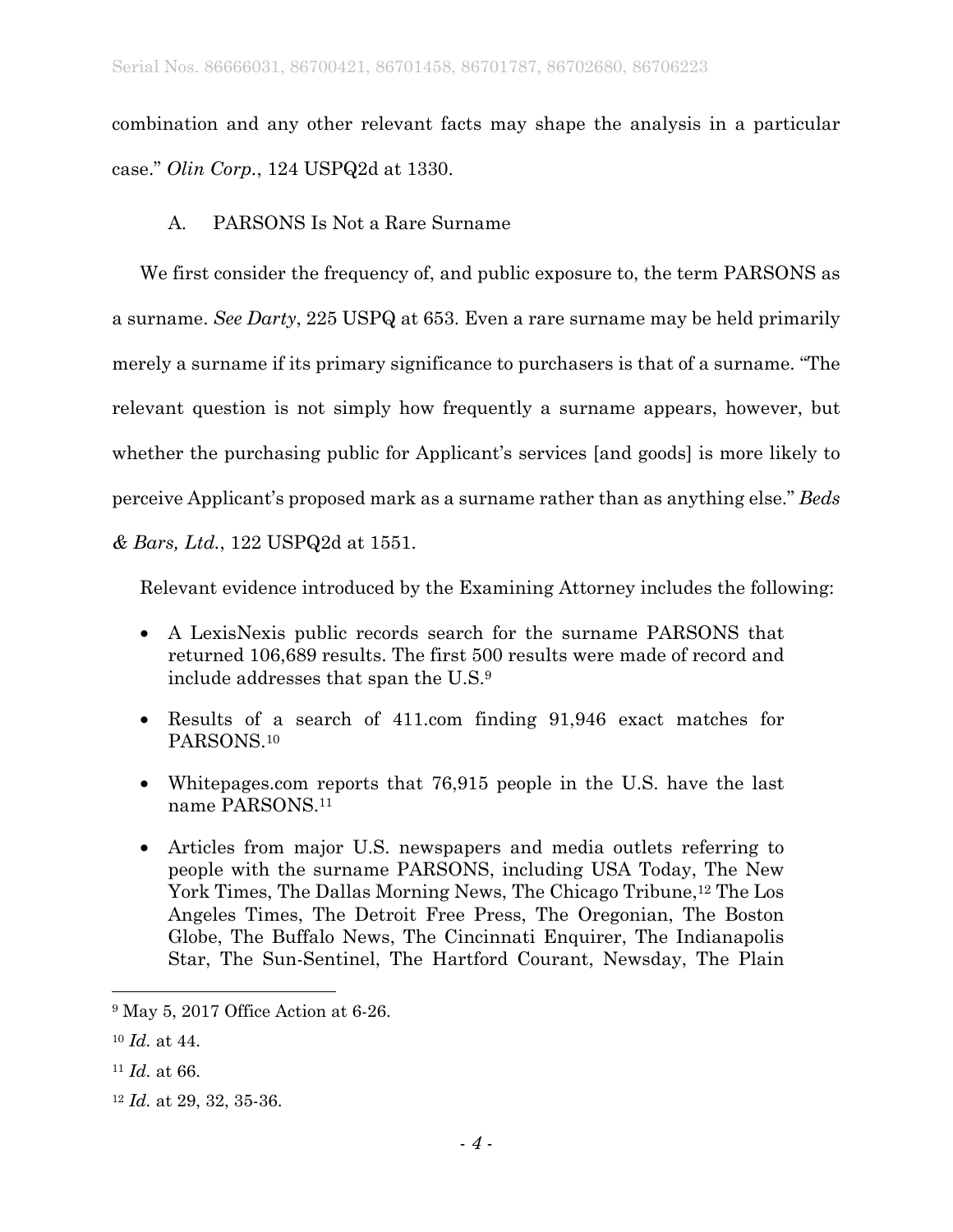Dealer, and The Baltimore Sun.13 The individuals mentioned in the articles include professional athletes (such as NHL player Tyler Parsons) and entertainment personalities (such as TV actor Jim Parsons who stars as Sheldon on "The Big Bang Theory," Gram Parsons of the Byrds and Flying Burrito Brothers, Broadway director Estelle Parsons, TV actress Karyn Parsons of "The Fresh Prince of Bel Air") as well as more ordinary people.

• Wikipedia lists nearly 80 "[n]otable people with the surname of Parsons," including Applicant's founder who is identified as an entrepreneur. Other notables include Estelle Parsons, identified as an Academy Award-winning actress, and musician and musical producer Alan Parsons (of the band The Alan Parsons Project).14

Applicant contends that the LexisNexis results "are incomplete and inaccurate as duplicates exist," having pointed out a handful of duplications and noting that without the entire search results, it is not possible to assess the breadth of duplication. While we "agree that the probative value of the Lexis listings is limited for the reasons stated by Applicant," *In re Eximius Coffee, LLC*, 120 USPQ2d 1276, 1280 (TTAB 2016), we nonetheless accord the evidence some probative value because a degree of duplication is to be expected in this type of data compilation, and does not merit discounting the compilation altogether. As the Examining Attorney suggests, we bear in mind the practicalities of the somewhat limited resources available to USPTO examining attorneys in assessing the record. *See, e.g., In re Pacer Tech.*, 338 F.3d 1348, 67 USPQ2d 1629, 1632 (Fed. Cir. 2003). Applicant further questions whether the LexisNexis, Whitepages.com, and 411.com evidence is overlapping and may contain duplications.15 Again, while we take account of the probability of some

<sup>13</sup> May 31, 2016 Office Action at 7-24.

<sup>14</sup> *Id.* at 35-38 (Wikipedia.org).

<sup>15 19</sup> TTABVUE 11 (Applicant's Brief).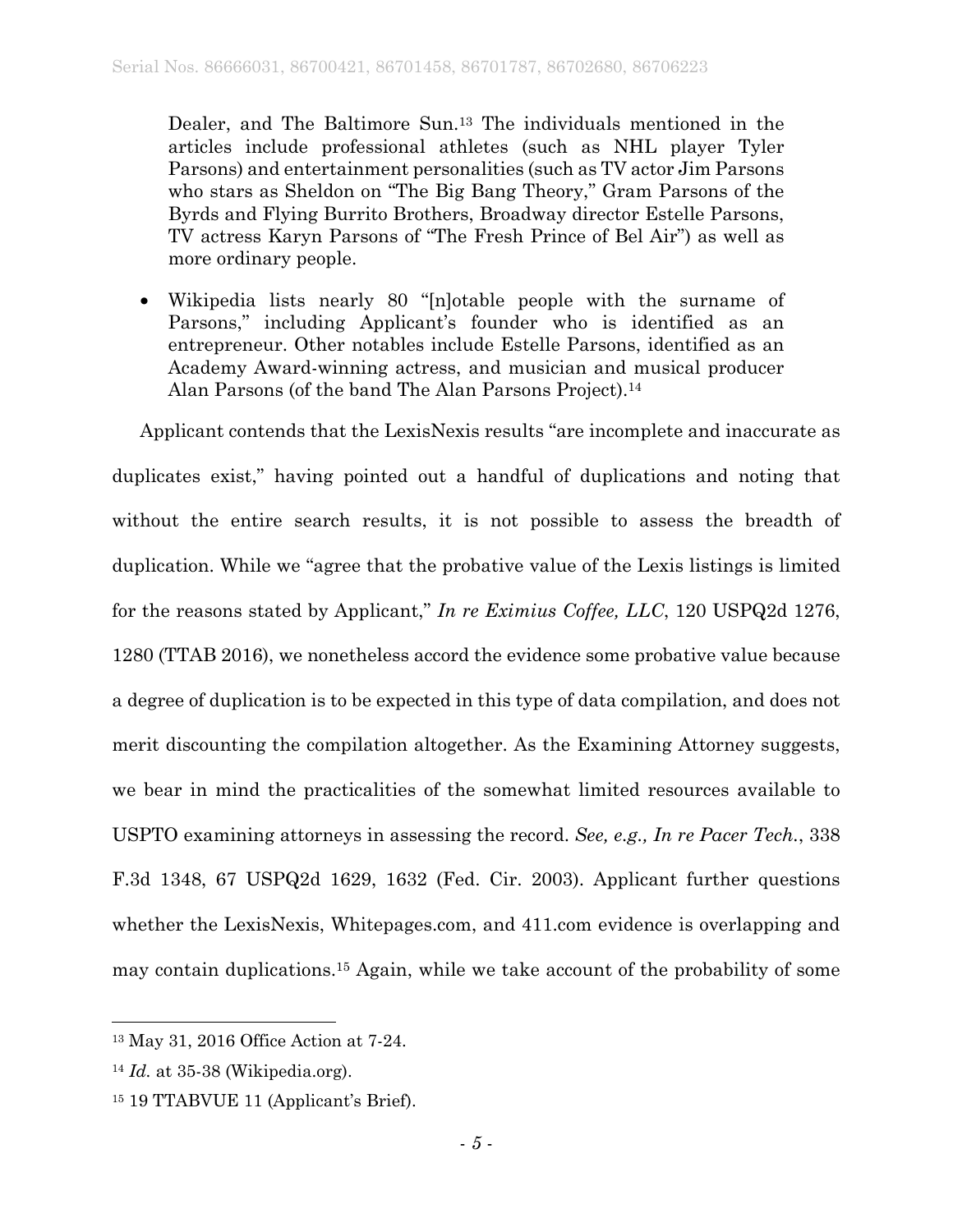overlap, the evidence still provides a rough sense of the frequency of the name, and can be compared to evidentiary showings from the same or similar sources in other surname cases by the Board, as discussed below.

Applicant introduced the U.S. Census Bureau "U.S. and World Population Clock" showing the U.S. Population<sup>16</sup> and compares the total number of people in the U.S. to the number of people bearing the PARSONS surname to argue that the percentage is extremely small.17 However, such a comparison with even the most common surname would represent only a small fraction of the U.S. population, so we do not find this argument convincing.

Recent Board precedent shows a determination that a surname was not rare even with an evidentiary showing much less substantial than the Examining Attorney's in this case. In *Olin Corp.,* where the public records search returned only 7,552 hits and the 411.com matches were only 100, the Board relied on that and other evidence comparable to the record in this case to conclude that "OLIN is not rarely encountered as a surname, and therefore it is likely to be perceived by the public as having surname significance." *Olin Corp.*, 124 USPQ2d at 1311. The numbers from the public records database and 411.com are far greater in this case.

In addition, Applicant offers no specific criticism of the newspaper and media articles. They "are the type of evidence that can be probative and aid analysis because they show public exposure to [PARSONS] used as a surname." *Eximius Coffee, LLC*,

<sup>16</sup> May 6, 2016 Response to Office Action at 14 (census.gov).

<sup>17 19</sup> TTABVUE 11 (Applicant's Brief).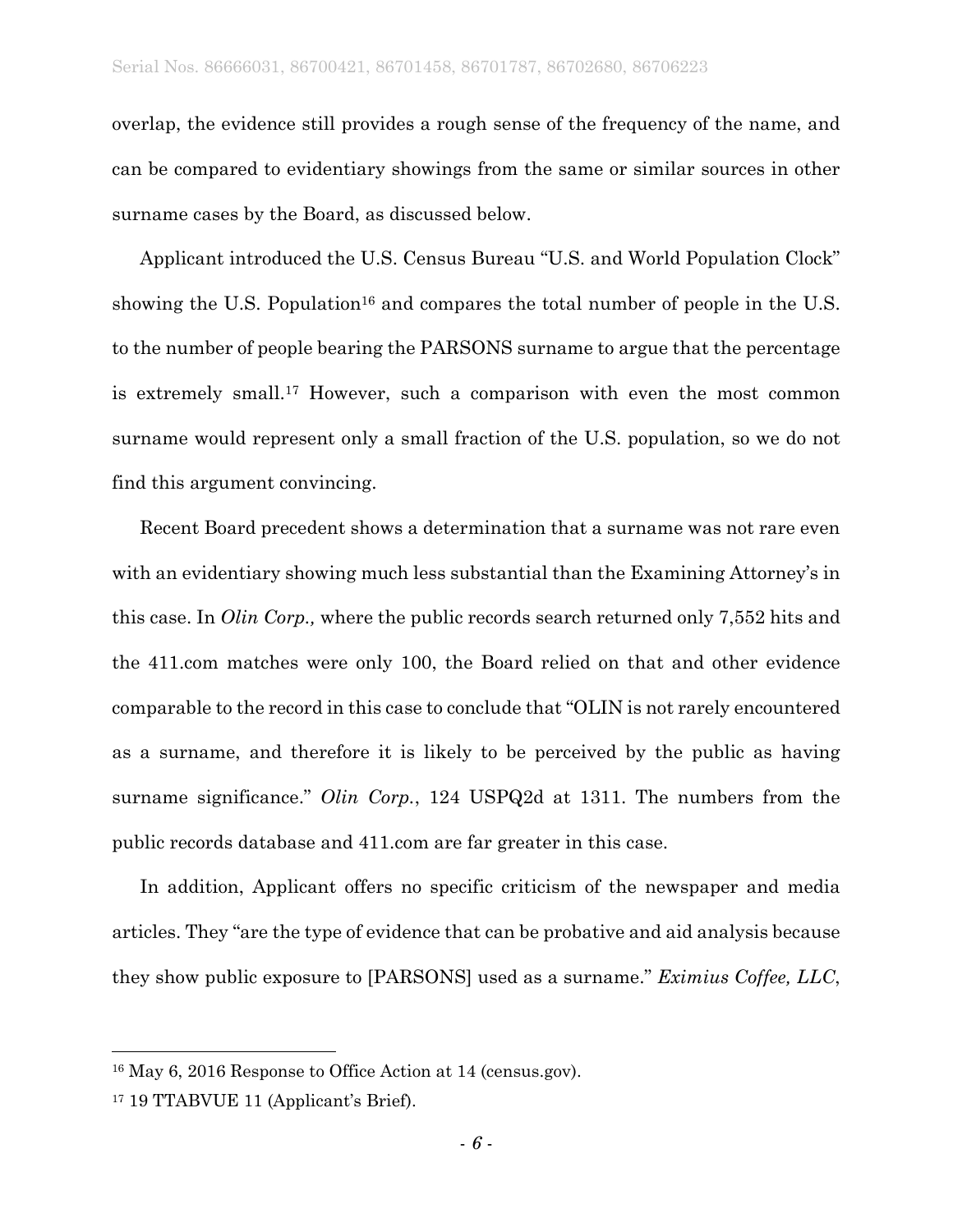120 USPQ2d at 1281; *see also In re Gregory*, 70 USPQ2d 1792, 1795 (TTAB 2004) (ROGAN primarily merely a surname based in part on broad exposure of public to politician, athletes, actor and author with this surname). The widespread appearance of the surname in mainstream media, as well as indications that well-known celebrities bear the surname, contribute to public perception of PARSONS as a surname.

Based on this evidence, we find that PARSONS is not rarely encountered as a surname, and therefore it is likely to be perceived by the public as having surname significance.

## B. PARSONS Is the Surname of Applicant's Founder and Applicant's Website Shows Contextual Use as a Surname

Applicant's founder, Bob Parsons, bears the surname, and Applicant publicizes the connection. The Examining Attorney submitted Applicant's website showing a prominent photo of Mr. Parsons with text underneath stating, "Parsons Xtreme Golf (PXG) was founded in September of 2014 by well-known businessman, philanthropist and golf nut Bob Parsons."18 Applicant's webpages provide extensive biographical information on "Our Founder," and repeatedly refer to Mr. Parsons by name, such as "Bob Parsons, best known as the founder of GoDaddy," "Bob Parsons is a U.S. Marine Corps Vietnam veteran," and "PPXG was born out of Parsons' desire to make the world's best golf equipment."19

<sup>18</sup> November 6, 2015 Office Action at 26 (pxg.com).

<sup>19</sup> *Id*.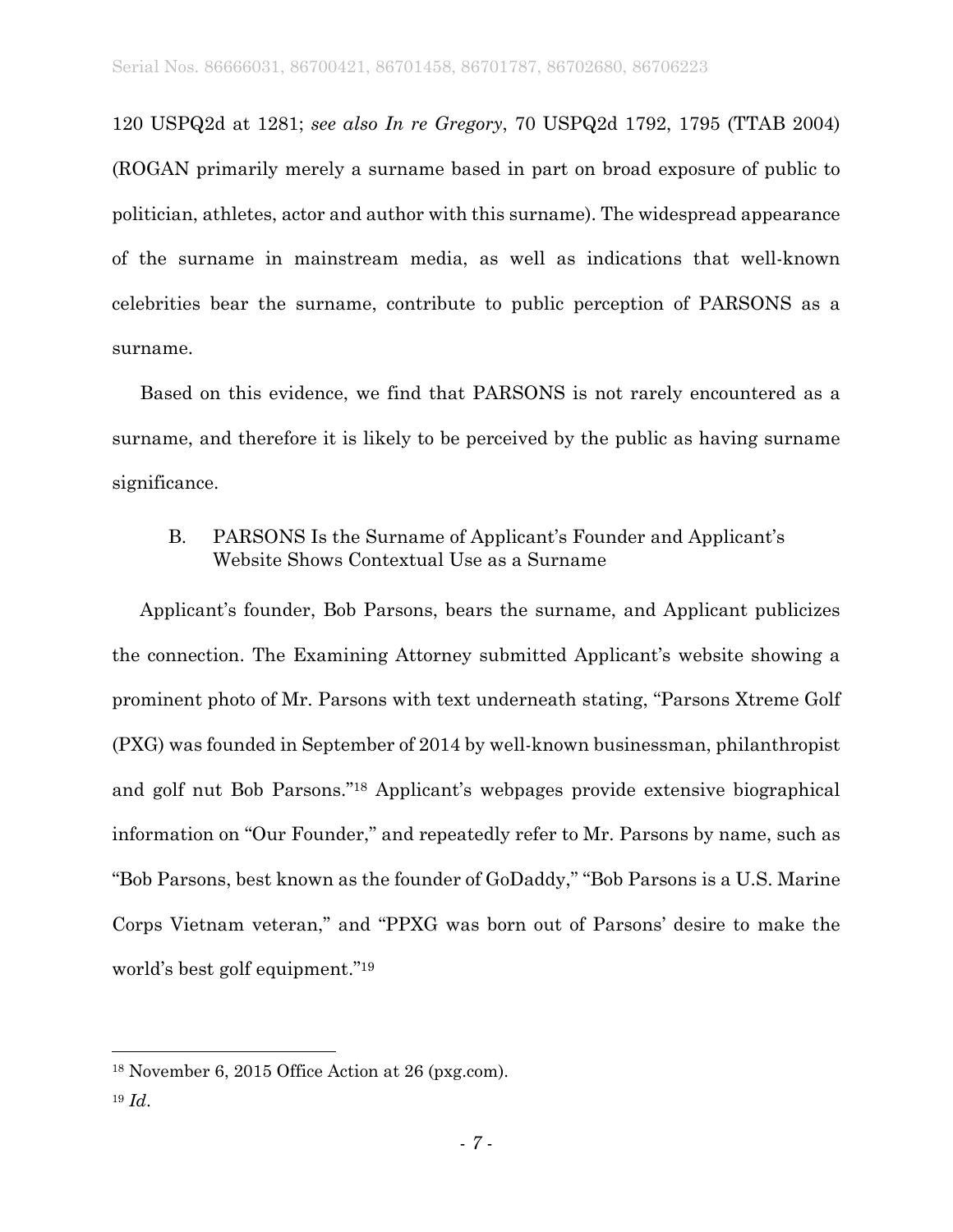# Excerpts from Applicant's webpages appear below: 20



#### PXG IS GOLF CLUB INNOVATION UNBOXED

Parsons Xtreme Golf (PXG) was founded in September of 2014 by wellknown businessman, philanthropist and golf nut Bob Parsons. PXG was born out of Parsons' desire to make the world's best golf equipment.

A shared passion for the greatest game ever played and equitable obsession with club technology led Parsons to partner with two highly-respected golf club designers to develop the finest equipment on the planet.

Parsons demanded of his designers what most golfers dream about: a sexy set of irons that look like blades, launch higher, go further, feel softer and have a sweet spot the size of Texas. "PXG clubs have to feel like butter and the difference has to be noticeable."

With no cost or time constraints, the duo began the long process of researching various alloys, exploring new technologies, and identifying the unique properties that would make PXG clubs unlike anything else.

Fifty-three patents later, Parsons Xtreme Golf introduced a full line of golf clubs that are forcing golfers to change the way they think about their clubs.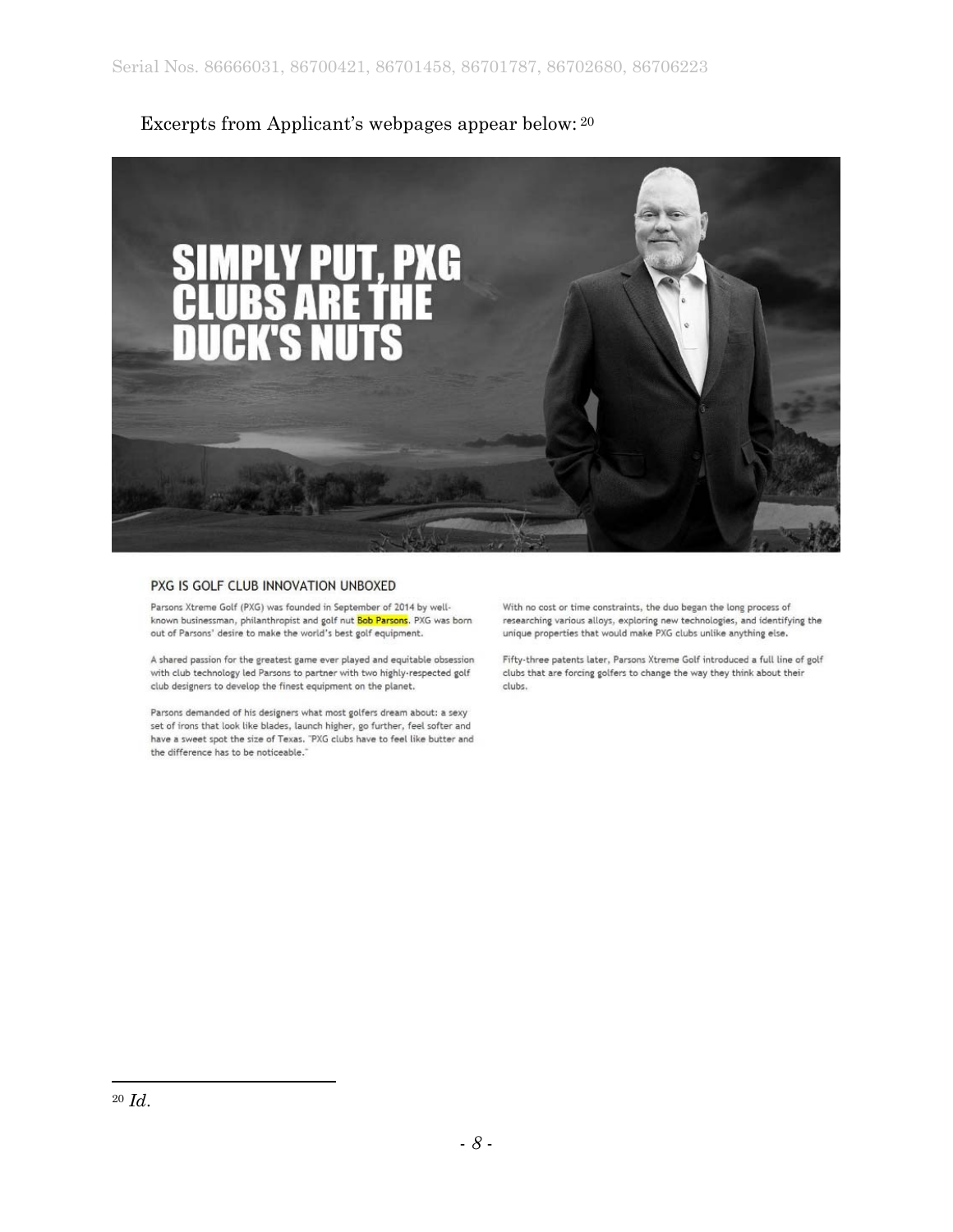

#### **OUR FOUNDER**

Bob Parsons, best known as the founder of GoDaddy, is widely recognized for his entrepreneurial and philanthropic efforts. Currently, Bob is a member of the GoDaddy Board of Directors and is the CEO and founder of YAM Worldwide, which is home to his entrepreneurial ventures in the fields of motorcycles, golf, real estate, marketing, innovation and philanthropy.

Bob Parsons is a U.S. Marine Corps Vietnam veteran and a recipient of the Purple Heart Medal, Combat Action Ribbon and Vietnamese Cross of Gallantry. He attended college at the University of Baltimore on the G.I. Bill and graduated magna cum laude. His alma mater presented him with an honorary doctorate in 2008 and named him Distinguished Entrepreneur in 2010.

Bob's first endeavor was Parsons Technology, a software company he started in his basement in 1984 after teaching himself how to write computer programs. When Parsons Technology was sold to Intuit, Inc. in 1994 for \$64 million, the company had nearly 1,000 employees, \$100 million in annual revenue and three million customers.

Three years later, in 1997, Bob Parsons started GoDaddy. Today, GoDaddy is the world's largest domain name registrar. In 2011, he sold a majority stake in GoDaddy in a deal that valued the company at \$2.3 billion.

In 2012, Bob and his wife Renee founded The Bob & Renee Parsons Foundation, which has awarded more than \$90 million in critical funds to charitable organizations.

A self proclaimed golf nut, Parsons founded Parsons Xtreme Golf to design and develop the finest golf clubs ever played.

# **Follow Bob**

Promotional materials touting a founder whose surname is the mark support public perception of the mark primarily as a surname. *Olin Corp.*, 124 USPQ2d at 1332 (citing *In re Adlon Brand GmbH & Co. KG*, 120 USPQ2d 1717, 1722 (TTAB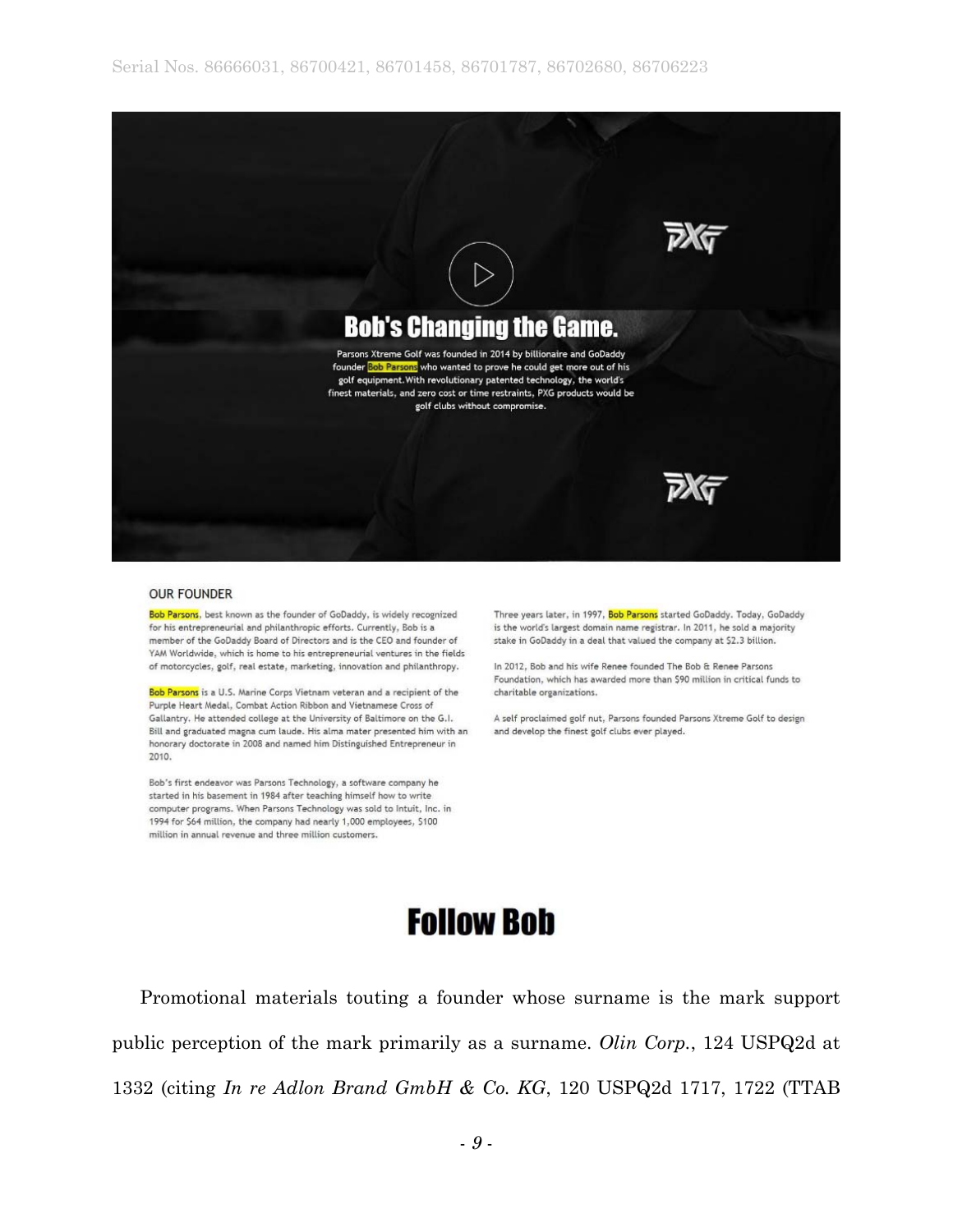2016) (finding evidence clearly indicated "that the hotel was named ADLON because that was the surname of its founder, and was subsequently held out as a family operation. It is interlaced with references to persons bearing the surname ADLON who were involved in founding, managing, or promoting the hotel.")); *see also In re Integrated Embedded*, 120 USPQ2d 1504, 1506-07 (TTAB 2016) (applicant's website showing, discussing the credentials of, and enabling visitors to contact, applicant's "Namesake" and Chief Technical Officer Thomas Barr serve to reinforce the primary significance of BARR as a surname in the proposed mark BARR GROUP). The evidence emphasizes to the public Mr. Parsons' connection to Applicant, and weighs in favor of public perception of Applicant's mark as a surname.

C. PARSONS Has a Recognized Meaning Other Than as a Surname but the Meaning Is Not Applicable in the Context of Applicant's Goods and **Services** 

Applicant posits that because "parsons" can be defined as members of the clergy, the non-surname significance undercuts a claim that the proposed mark is **primarily merely** a surname. While dictionary definitions of "Parsons" define it as a "biographical name" for Talcott Parsons and William Parsons,<sup>21</sup> "parson" in the singular can be defined as "a member of the clergy, especially a Protestant minister; pastor; rector."22 Although the Examining Attorney contends that "parson" may be a somewhat antiquated term, Applicant argues that the reference to "Parson Brown"

<sup>21</sup> May 31, 2016 Office Action at 26 (merriam-webster.com); *see also id.* at 29 (dictionary.com).

<sup>22</sup> May 31, 2016 Office Action at 29 (dictionary.com).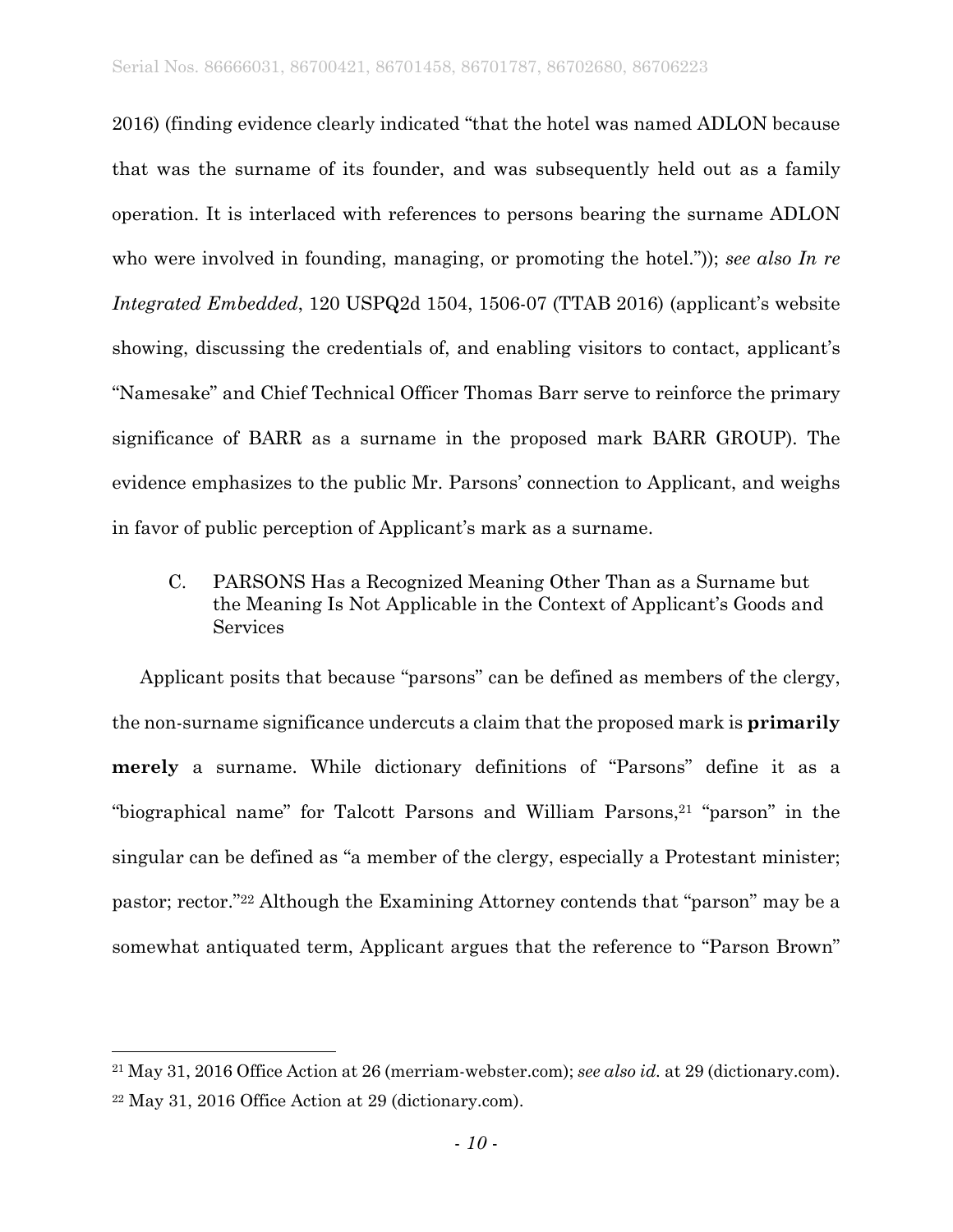in the lyrics of the popular Christmas song "Winter Wonderland"23 makes the nonsurname significance of "parson" more familiar to consumers.<sup>24</sup> The Examining Attorney counters that the surname meaning is by far more familiar to consumers, pointing to the previously discussed evidence of surname use of PARSONS in the media.

We have considered, but do not find persuasive, the arguments from both the Examining Attorney and Applicant arising from the percentages of Americans who are Christians, who attend church regularly, or who celebrate Christmas, as we lack evidence to correlate this with familiarity with the term PARSONS.<sup>25</sup>

The evidence establishes that there is a non-surname meaning of PARSONS, but mere existence of other non-surname meanings of a mark does not preclude a finding that it is primarily merely a surname. Rather, we consider to what degree, if any, the public would associate the particular meaning with the goods or services in the application. *See Mitchell Miller, PC v. Miller*, 105 USPQ2d 1615, 1621 (TTAB 2013) ("the record is devoid of evidence that the non-surname meanings of MILLER, i.e., a mill operator or a moth, are the primary significance thereof or somehow eclipse its surname significance" in connection with legal services). Applicant's golf-related goods and services and other promotional items do not relate in any way to the clergy,

<sup>23</sup> Applicant introduced a Wikipedia article on "Christmas Music" stating that the American Society of Composers, Authors and Publishers in 2006 ranked "Winter Wonderland" the third most-performed holiday song written by one of its members. November 30, 2016 Request for Reconsideration at 29-30.

<sup>24</sup> November 30, 2016 Request for Reconsideration at 22-23 (Wikipedia.org article on "Winter Wonderland"); *id.* at 46 (lyrics).

<sup>25</sup> November 30, 2016 Request for Reconsideration at 17-20 (pewresearch.org).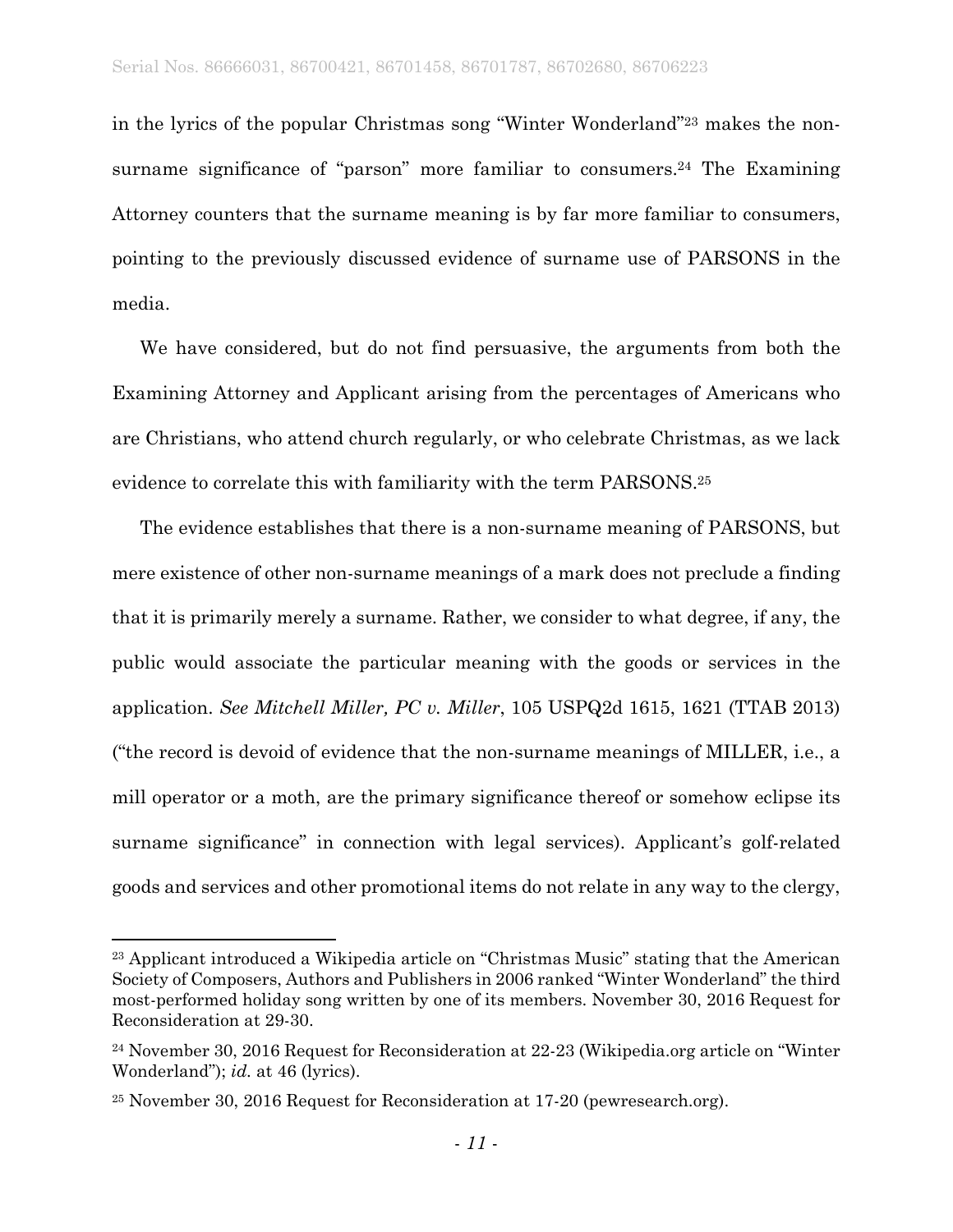and Applicant offers no reason why a consumer would associate that meaning of PARSONS with its mark, rather than the surname meaning. Particularly given Applicant's own extensive promotion of PARSONS as the surname of its founder, we find that the consumers would apply the surname meaning to Applicant's mark.

D. Whether PARSONS Has the Structure and Pronunciation of a Surname

Next, we determine whether PARSONS has the structure and pronunciation of a surname. "Under this factor, a party may submit evidence that, due to a term's structure and pronunciation, the public would or would not perceive it to have surname significance." *Azeka Bldg. Corp.*, 122 USPQ2d at 1481. Typically, such evidentiary showing would involve proof of other common surnames that are configured similarly and sound similar to the mark. *See Eximius Coffee*, 120 USPQ2d at 1280 (would need proof that other terms with the suffix "OA" are common surnames to show a structure and pronunciation similar to ALDECOA); *Adlon Brand*, 120 USPQ2d at 1724 ("With the possible exception of Ablon and Allon, which differ from ADLON by one letter, the surnames cited are not highly similar in structure to ADLON"). The Examining Attorney, however, has offered an unconventional argument here, that PARSONS has "the structure and pronunciation of an English occupational surname."26 In support of this assertion, she submitted online entries for PARSONS from Ancestry.com,<sup>27</sup> Behindthename.com,<sup>28</sup>

<sup>26 21</sup> TTABVUE 6 (Examining Attorney's Brief).

<sup>27</sup> May 31, 2016 Office Action at 40-41.

<sup>28</sup> *Id.* at 39.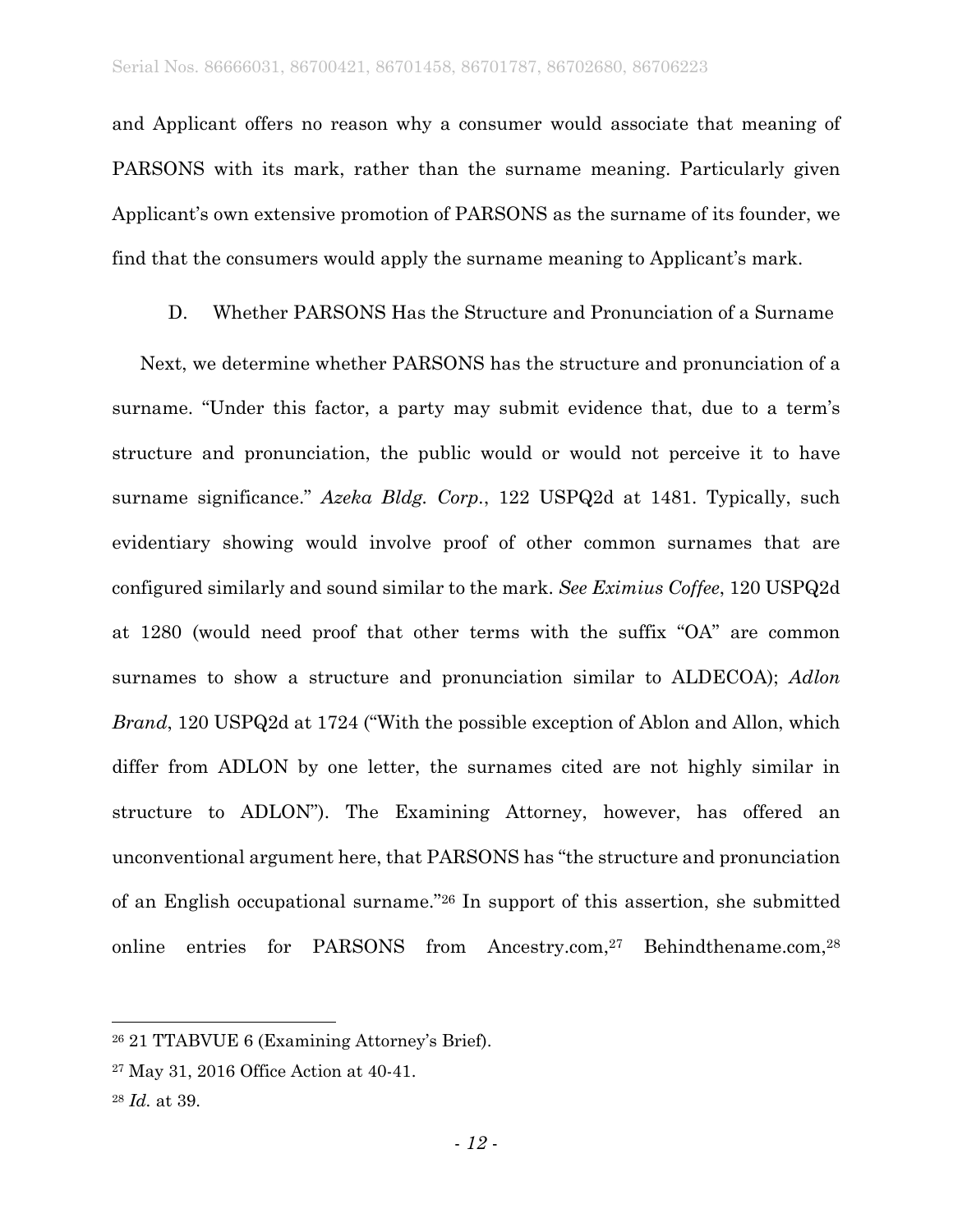Wikipedia.org,29 and Wiktionary.org, all of which identify PARSONS as a surname that derived from historical use as a surname for relatives or servants of a clergyman – a "parson." According to an online article on "The Origins of Some English Last Names," [m]any surnames are taken from jobs," such as "Smith, Potter, Cooper, Mason, Tailor or Taylor, Spinner, Weaver…. The surname Parsons was given to a parson's servant."30 The other examples of English occupational surnames are not structurally or phonetically similar to PARSONS. While the Examining Attorney's evidence may generally show additional consumer exposure to PARSONS as a surname due to its identification as such in these various online resources, it is not because of any similar pronunciation with or structural similarity to other common surnames.

### E. Other Registrations

Applicant argues that third-party registrations for various goods and services "support the conclusion that the term 'parsons' functions as a trademark and is not primarily merely a surname."31 In support thereof, Applicant submitted TESS printouts of two registrations for PARSON'S, three for PARSONS, and two for PARSONS'.32 The records of those third-party registrations are not of record in our case, so we are not privy to the evidence in those cases. Particularly at least the

<sup>29</sup> *Id.* at 35.

<sup>30</sup> May 5, 2017 Office Action at 56-57 (localhistories.org).

<sup>31 19</sup> TTABVUE 12 (Applicant's Brief).

<sup>32</sup> November 1, 2017 Response to Office Action at 12-24.